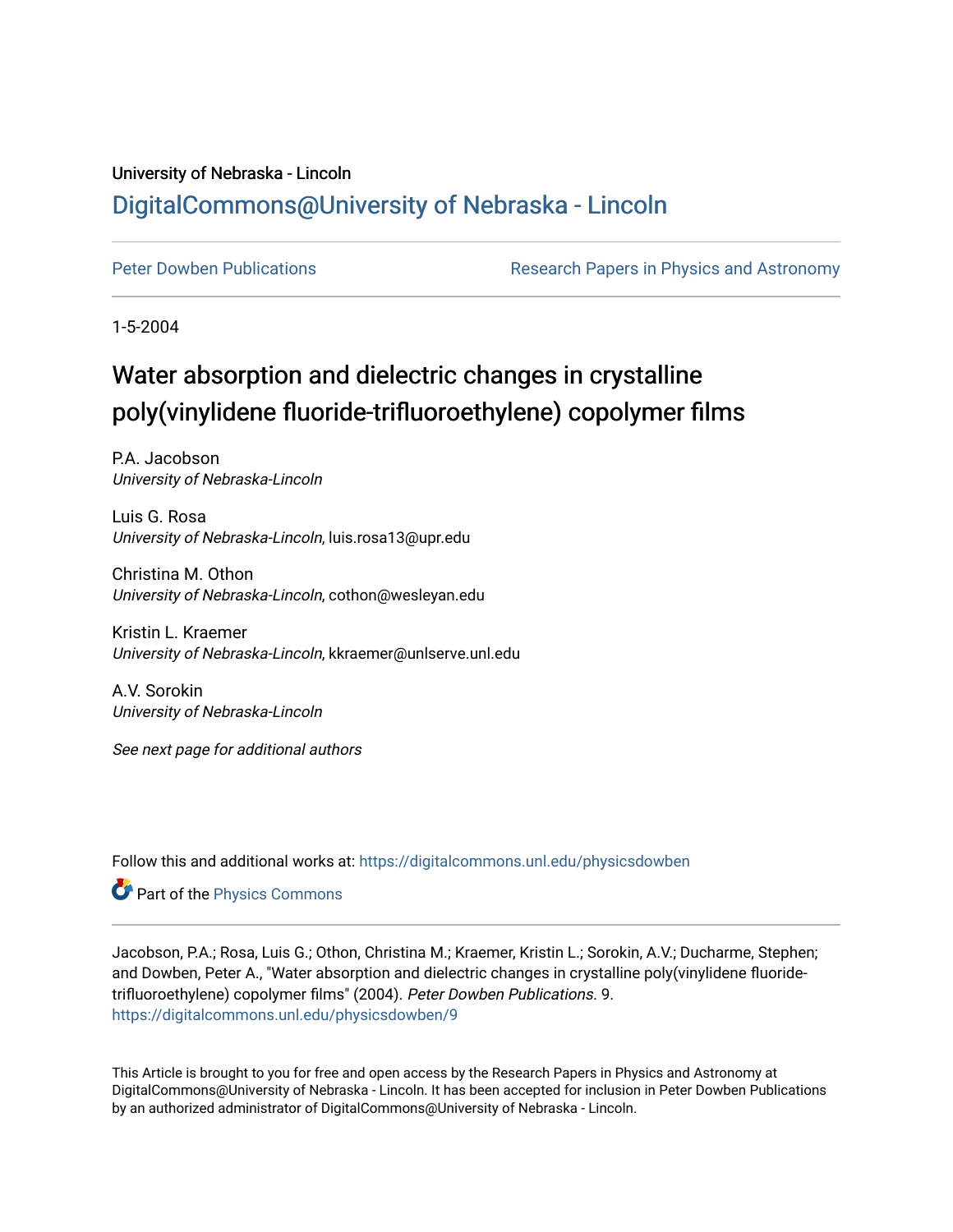## Authors

P.A. Jacobson, Luis G. Rosa, Christina M. Othon, Kristin L. Kraemer, A.V. Sorokin, Stephen Ducharme, and Peter A. Dowben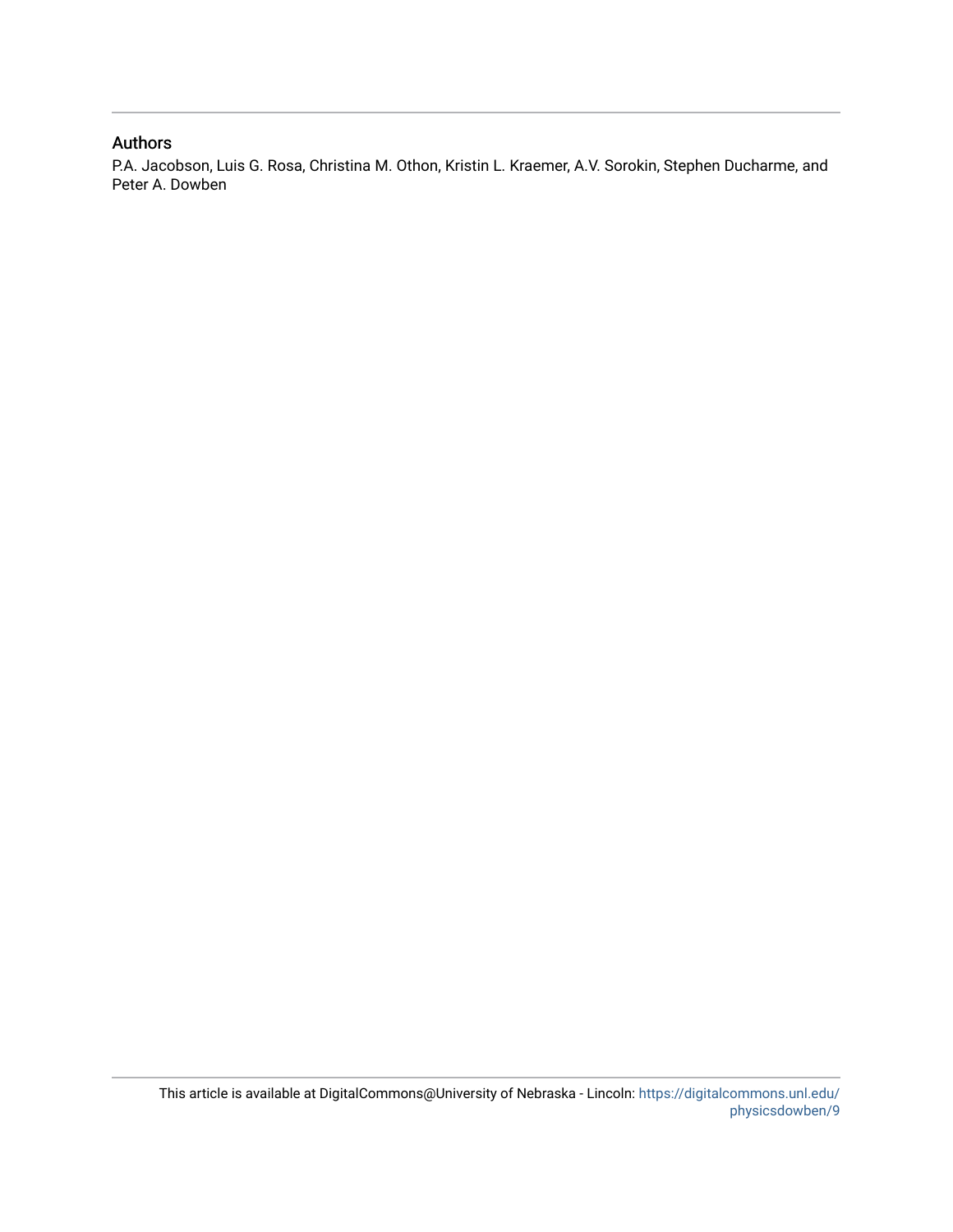## **Water absorption and dielectric changes in crystalline poly (vinylidene fluoride-trifluoroethylene**… **copolymer films**

P. A. Jacobson, Luis G. Rosa, C. M. Othon, Kristin L. Kraemer, A. V. Sorokin, Stephen Ducharme, and P. A. Dowben<sup>a)</sup>

*Department of Physics and Astronomy, Behlen Laboratory of Physics, Center for Materials Research and Analysis, University of Nebraska-Lincoln, Lincoln, Nebraska 68588-0111*

(Received 25 September 2003; accepted 3 November 2003)

Crystalline Langmuir–Blodgett copolymer films of vinylidene fluoride with trifluoroethylene  $(70\%:30\%$  and  $80\%:20\%)$  absorb water. Water absorption is accompanied by film swelling, as indicated by an increase in lattice spacing, sometimes by as much as 5%. This water absorption, between 0 and 40 °C, is a result of intercalation or occupation of interstitial sites between the layers of the film, not just water molecules filling voids and defect sites alone. An increase in the film capacitance is observed, although the polymer chains retain all *trans* configuration of the ferroelectric phase.  $\odot$  2004 American Institute of Physics. [DOI: 10.1063/1.1637127]

Adsorbate interactions on surfaces have a long and rich history. Water absorption studies on even hydrophobic polymers are necessary due to the application of polymers in biomedical applications and device electronics.<sup>1,2</sup> The Teflon<sup>™-like</sup> polymer polyvinylidene fluoride  $(PVDF)$  and its copolymers with trifluoroethylene (TrFE) and tetrafluoroethylene are a useful system for the study of ferroelectricity<sup>3,4</sup> and heteropolymer electronic devices.<sup>5</sup> The fact that these materials are supposed to be largely insoluble in water does not mean there is a complete absence of interaction. Crystalline polymers like polytetrafluoroethylene<sup>6</sup> and  $\text{PVDF}^{7-9}$  can absorb small amounts (a few percent by weight) of water, but this water is usually thought to be located in pores and amorphous regions of the polymer film.<sup>7</sup>

Ultrathin ferroelectric films of copolymers like 70% vinylidene fluoride with 30% trifluoroethylene, P(VDF-TrFE 70:30), can be fabricated by LB deposition, can produce films with thickness ranging from 1 monolayer  $(1 \text{ ML}, 0.5)$ nm) to over 500 ML.<sup>10</sup> These films are of sufficient crystallinity and orientation that the induced polarization reversal (induced by the tip bias in scanning tunneling microscope) can be imaged.<sup>11</sup> The bulk crystallinity has been confirmed by x-ray and neutron diffraction on films from 4 to 150 ML thick. $12-14$ 

Two types of samples were use to study dielectric anomalies due to water absorption. The capacitors used for the dielectric measurements were constructed by evaporating a 100 nm aluminum electrode on glass, fabricating the  $P(VDF-TrFE 70:30)$  copolymer film by horizontal LB deposition, and evaporating a top electrode of 100 nm aluminum. The samples for the present study consisted of a 5 ML LB copolymer film with electrodes of 1 mm2 area, and 20 ML films with an electrode area of  $3 \text{ mm}^2$ . For x-ray studies, 100 monolayer LB P(VDF-TrFE 80:20) samples were used, deposited, on  $Si(111)$  with 1 cm<sup>2</sup> area. The sample capacitance was measured at 1 kHz as a function of temperature  $(+0.5^{\circ}C)$  and relative humidity  $(\pm 2\%)$ .

X-ray diffraction (XRD) studies in a water vapor ambient and in vacuum were undertaken to study environmental effects on the lattice constant of the well-ordered copolymer films of VDF with TrFE  $(70\%:30\%$  and  $80\%:20\%)$ , fabricated by LB deposition. A small stainless steel vacuum chamber, with a Mylar™ window largely transparent to the x rays, was built<sup>15</sup> much like similar chambers described in the literature,<sup>16</sup> and mounted in a Rigaku D/Max-B  $\theta$ -2 $\theta$  x-ray diffractometer. This allowed scans of  $2\theta$  through nearly 180°, and determination the lattice constant in the normal direction. The main Mylar<sup>TM</sup> contribution to the  $\theta$ –2 $\theta$  diffraction intensity was in the vicinity of 26°, well away from the P(VDF-TrFE) copolymer film contributions near  $20^{\circ}$  in the ferroelectric phase and  $18^{\circ} - 19^{\circ}$  in the paraelectric phase.<sup>10,12</sup>

Although water is not considered a standard solvent for  $P(VDF-TrFE)$ , the well-ordered  $P(VDF-TrFE)$  copolymer films swell when immersed in water. For the films annealed in vacuum, there is an increase in the  $\langle 110 \rangle$  lattice interlayer spacing ranging from 4.35 to 4.45 Å for the water free films to as much as 4.55 Å with long exposure to water. This is seen in the XRD measurements shown in Fig. 1. Shown are the annealed film  $(a)$  and after contact with liquid water at room temperature for 50 h  $(b)$ , 120 h  $(c)$ , and 240 h  $(d)$ . Even in contact with liquid water, the copolymer films may not reach equilibrium for hours or days. While the degree of lattice expansion varied considerably among samples, all exhibited the same trend: an increase in the  $\langle 110 \rangle$  layer by spacing by between 0.2 to 0.8 Å after exposure to water or water vapor. A larger initial lattice constant, for the annealed film, leads to greater swelling (by as much as a  $4\%$  increase in lattice constant). For films with the smallest lattice constant, there is still some increase in lattice constant  $(0.5\%)$ and a decrease in the  $\langle 110 \rangle$  x-ray diffraction intensity. This trend is summarized in Fig. 2.

By gradually increasing the annealing temperature and then annealing for 3 h at  $110\,^{\circ}\text{C}$  the water was removed from  $P(VDF-TrFE)$  thin films. After annealing the film, both the diffraction intensities and the original, film-specific lattice

**Downloaded 05 Sep 2006 to 129.93.16.206. Redistribution subject to AIP license or copyright, see http://apl.aip.org/apl/copyright.jsp**

a)Author to whom correspondence should be addressed; electronic mail: pdowben@unlinfo.unl.edu

<sup>0003-6951/2004/84(1)/88/3/\$22.00 © 2004</sup> American Institute of Physics 88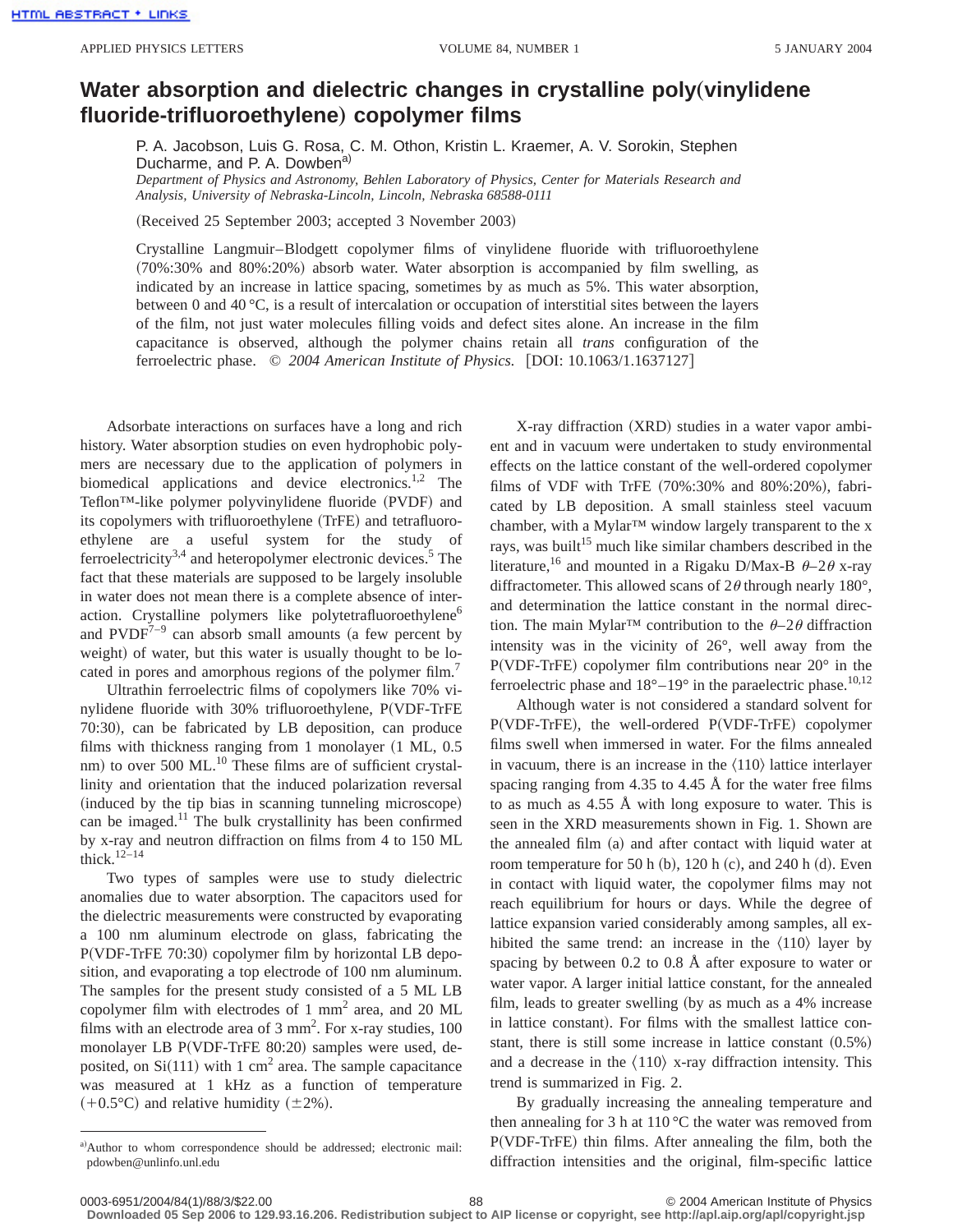

FIG. 1. Increase in the layer lattice spacing along the film normal for crystalline copolymer LB films of 80% VDF with 20% TrFE with water exposure. The  $\theta$ –2 $\theta$ XRD scans, recorded at room temperature, are shown for the water free film  $(a)$  and for increasing exposure to water  $(b, c, d)$ . The film is nominally 100 ML thick.

constant are recovered, as indicated by the inset to Fig. 1. Thus, water absorption is reversible and does not appear to lead to any permanent persistent changes to the  $P(VDF-$ TrFE) thin films.

Although diffraction peak widths increase with increasing water absorption (Figs. 1 and 2), the increases are small compared to the dramatic changes in diffraction peak position. Such small increases in diffraction peak widths indicate that the water is largely adsorbed uniformly throughout the film, not just in the surface region. Furthermore, the diffraction peaks remain narrow and shift slowly over a period of many hours, indicating that uniform water concentration is rapidly established within the film and that absorption is limited by the interfaces. Because the fractional swelling is larger for films with the larger initial layer spacing, after the first annealing treatment, defects or the registry between crystal layers may play a role in the extent and rate at which water is absorbed, although the mechanism of water absorption cannot be inferred from the present data. In spite of dramatic changes with water absorption, the  $\langle 110 \rangle$  diffraction peak positions are inconsistent with the trans-gauche paraelectric phase $10,12$  of the P(VDF-TrFE) thin film.

We have undertaken studies of the effect of humidity on the capacitance of  $P(VDF-TrFE 70:30)$  polymer thin-film samples. The sample capacitance increased with increased humidity, likely due to the absorption of water by the polymer film. The humidity effects are most evident in the capacitance while the temperature is varied from  $-20$  to 60 °C  $(Fig. 3)$ . In a dry nitrogen environment (curve 1, Fig. 3), the capacitance of the 5 ML samples increased linearly with increasing temperature, following the increase in the bulk dielectric constant of the polymer.<sup>17</sup> The same linear behavior was observed when the sample was in a 5  $\mu$ Torr vacuum. When the chamber had significant humidity and the 5 ML P(VDF-TrFE) sample was precooled well below room temperature, the capacitance exhibited a large broad peak (sometimes more than one) from about 10 to 35  $\degree$ C, as shown in curve 2, Fig. 3. We often observed condensation on the samples during measurements with high humidity, if the sample was kept below  $10^{\circ}$ C for a few minutes or more. **Downloaded 05 Sep 2006 to 129.93.16.206. Redistribution subject to AIP license or copyright, see http://apl.aip.org/apl/copyright.jsp**



FIG. 2. The lattice constant, peak width and x-ray peak intensity as a function of water exposure, as abstracted from data on one of the best ordered 100 ML P(VDF-TrFE) copolymer LB thin films.

This could explain the broad  $peak(s)$  in the capacitance observed on heating. As the temperature is increased, the capacitance at first increases as the water infiltrates the film and then drops above 30 °C as the water is evaporated. There was usually a small peak in the capacitance on cooling below room temperature (curve  $2$ , Fig. 3). If the temperature change occurs in a humidity-controlled environment, then no dielectric anomaly occurs on heating or cooling, and there is no observed hysteresis in the change of capacitance with temperature in a 20-ML-thick film at 40% relative humidity  $(curve 3, Fig. 3).$ 

Since the heating and cooling experiments are far from equilibrium conditions, we conducted a series of capacitance measurements at constant temperature on a 20-ML-thick film, as the humidity was increased from 0 to 80% relative humidity at a rate of 1% relative humidity per minute and then decreased back to zero at the same rate (inset to Fig.  $3$ ). The capacitance increased at a rate of roughly 12.5 pF per 1% increase in relative humidity, as seen in the data taken at both at 40 and 60 °C (inset to Fig. 3). There was no significant hysteresis in the capacitance in these measurements, showing that the water could be repeatedly absorbed and removed, again consistent with the XRD results. Dynamic measurements show that the film capacitance, and presumably the water content, has a temperature-dependent time constant of several hours at room temperature.

The dc conductance of the film tracks the capacitance, $18,19$  indicating that the water is absorbed in the bulk of the film, and is not confined to the electrodes or interfaces. This is consistent with the results from the XRD measurements. Note that for samples in vacuum, dry nitrogen, and controlled humidity, no dielectric anomaly is seen in scans of capacitance versus temperature; the capacitance peaks (curve  $2$ , Fig. 3) are a nonequilibrium effect connected with condensation. A similar increase of capacitance in the